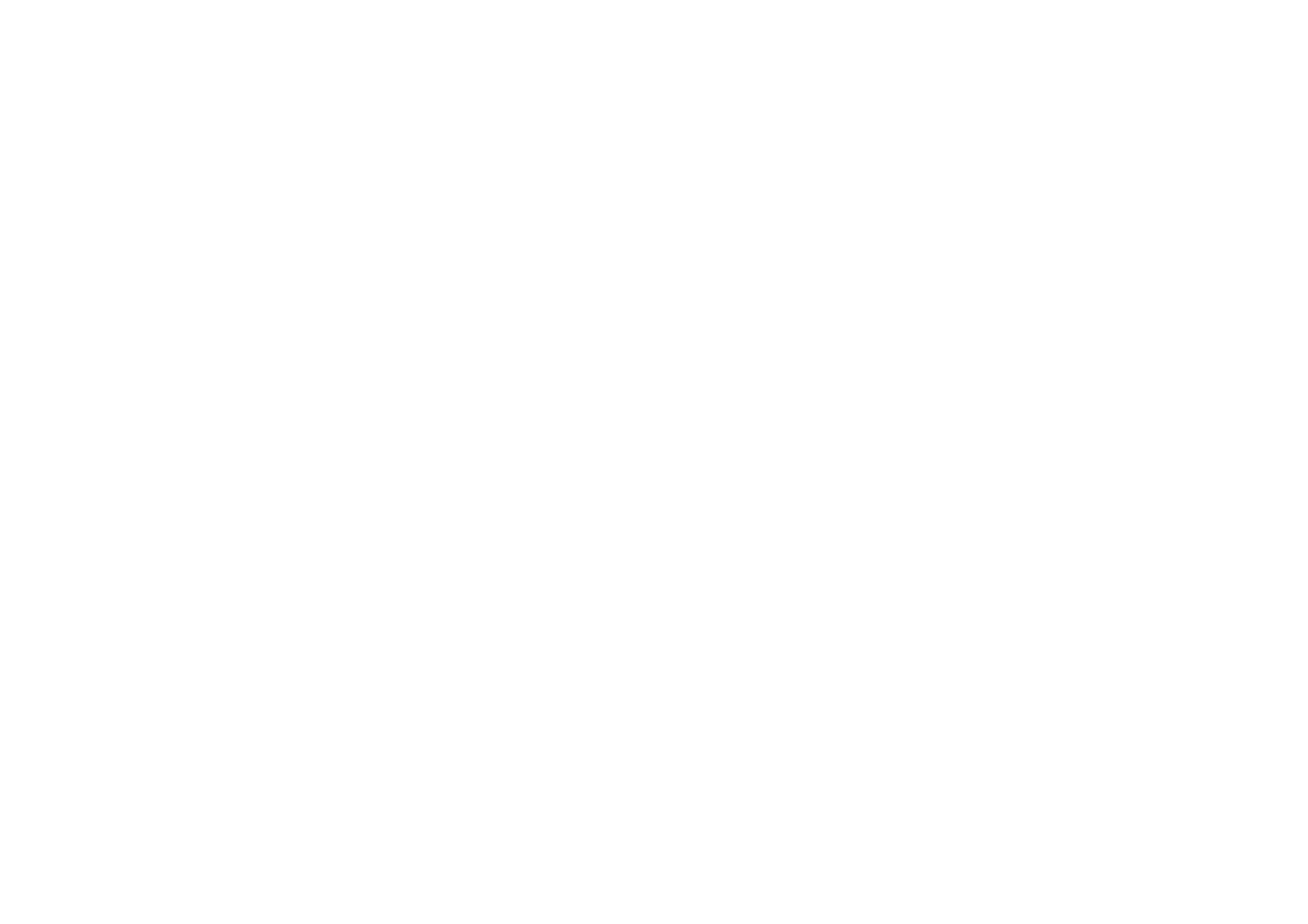| <b>Body Name</b>                  | <b>Payment Date</b> | Transaction<br><b>No</b> | Invoice<br>Number | Amt Paid (£'s) | <b>Supplier Name</b>                                         | <b>Expense Area</b>        | Expense<br>Type | <b>Expense Type Description</b>                                 | <b>Extended Description</b>         | Grants to<br>Voluntary,<br>Community<br>and Social<br>Enterprise<br>Organisatio<br>ns |
|-----------------------------------|---------------------|--------------------------|-------------------|----------------|--------------------------------------------------------------|----------------------------|-----------------|-----------------------------------------------------------------|-------------------------------------|---------------------------------------------------------------------------------------|
| <b>Rother District</b>            |                     |                          |                   |                |                                                              |                            |                 |                                                                 |                                     |                                                                                       |
| Council                           | 10/01/2018          | 1293180                  | 76                |                | 1,493.40 Family Mosaic Housing                               | Finance & Welfare          |                 | 89200 DFG Assistance                                            | Disabled Facilities Grant           |                                                                                       |
| <b>Rother District</b><br>Council | 10/01/2018          | 1293183                  | 77                |                | 719.24 Family Mosaic Housing                                 | Finance & Welfare          |                 | 89200 DFG Assistance                                            | <b>Disabled Facilities Grant</b>    |                                                                                       |
| <b>Rother District</b><br>Council | 17/01/2018          | 1293211                  | 78                |                | 1,076.32 Family Mosaic Housing                               | Finance & Welfare          |                 | 89200 DFG Assistance                                            | <b>Disabled Facilities Grant</b>    |                                                                                       |
| <b>Rother District</b><br>Council | 17/01/2018          | 1293213                  | 79                |                | 687.00 Family Mosaic Housing                                 | Finance & Welfare          |                 | 89200 DFG Assistance                                            | <b>Disabled Facilities Grant</b>    |                                                                                       |
| <b>Rother District</b><br>Council | 17/01/2018          | 1293348                  | 80                |                | 855.11 Family Mosaic Housing                                 | Finance & Welfare          |                 | 89200 DFG Assistance                                            | Disabled Facilities Grant           |                                                                                       |
| <b>Rother District</b><br>Council | 17/01/2018          | 1293349                  | 81                |                | 1,153.50 Family Mosaic Housing                               | Finance & Welfare          |                 | 89200 DFG Assistance                                            | Disabled Facilities Grant           |                                                                                       |
| <b>Rother District</b><br>Council | 17/01/2018          | 1293339                  | 82                |                | 772.02 Family Mosaic Housing                                 | Finance & Welfare          |                 | 89200 DFG Assistance                                            | Disabled Facilities Grant           |                                                                                       |
| <b>Rother District</b><br>Council | 31/01/2018          | 1293602                  | 83                |                | 807.32 Family Mosaic Housing                                 | Finance & Welfare          |                 | 89200 DFG Assistance                                            | Disabled Facilities Grant           |                                                                                       |
| <b>Rother District</b><br>Council | 31/01/2018          | 1293603                  | 84                |                | 931.57 Family Mosaic Housing                                 | Finance & Welfare          |                 | 89200 DFG Assistance                                            | <b>Disabled Facilities Grant</b>    |                                                                                       |
| <b>Rother District</b><br>Council | 31/01/2018          | 1293592                  | 85                |                | 1,800.00 Family Mosaic Housing                               | Finance & Welfare          |                 | 89200 DFG Assistance                                            | Disabled Facilities Grant           |                                                                                       |
| <b>Rother District</b><br>Council | 31/01/2018          | 1293597                  | 86                |                | 2,155.07 Family Mosaic Housing                               | Finance & Welfare          |                 | 89200 DFG Assistance                                            | Disabled Facilities Grant           |                                                                                       |
| <b>Rother District</b><br>Council | 31/01/2018          | 1293600                  | 87                |                | 869.24 Family Mosaic Housing                                 | Finance & Welfare          |                 | 89200 DFG Assistance                                            | Disabled Facilities Grant           |                                                                                       |
| <b>Rother District</b><br>Council | 31/01/2018          | 1293673                  | 88                |                | 1,154.96 Family Mosaic Housing                               | Finance & Welfare          |                 | 89200 DFG Assistance                                            | Disabled Facilities Grant           |                                                                                       |
| <b>Rother District</b><br>Council | 17/01/2018          | 1293186                  | 89                |                | 1,410.00 Foxhills Tree Services Ltd                          | Community &<br>Economy     |                 | Premises-Repairs, Mtce,<br>20110 Refurbishment                  | Parks- Tree Works                   |                                                                                       |
| <b>Rother District</b><br>Council | 17/01/2018          | 1293187                  | 90                |                | 540.00 Foxhills Tree Services Ltd                            | Community &<br>Economy     |                 | Premises-Repairs, Mtce,<br>20110 Refurbishment                  | Parks- Tree Works                   |                                                                                       |
| <b>Rother District</b><br>Council | 31/01/2018          | 1293609                  | 91                |                | 4,130.76 Foxhills Tree Services Ltd                          | Community &<br>Economy     |                 | Premises-Repairs, Mtce,<br>20110 Refurbishment                  | Parks- Purchase of Trees            |                                                                                       |
| <b>Rother District</b><br>Council | 10/01/2018          | 1293029                  | 92                |                | 3,598.88 Frontier Software Plc                               | ICT & Customer<br>Services |                 | 41140 Computer Licences (IT TO BUY ONLY) Chris21 Payroll System |                                     |                                                                                       |
| <b>Rother District</b><br>Council | 17/01/2018          | 11003007                 | 93                |                | -1,028.40 G4S Cash Solutions (UK) Ltd                        | Community &<br>Economy     |                 | 40710 Fees and Charges                                          | Cash Security Fees-Car Parks        |                                                                                       |
| <b>Rother District</b><br>Council | 31/01/2018          | 1293701                  | 94                |                | 2,095.20 G4S Cash Solutions (UK) Ltd                         | Community &<br>Economy     |                 | 40710 Fees and Charges                                          | Cash Security Fees-Car Parks        |                                                                                       |
| <b>Rother District</b><br>Council | 17/01/2018          | 1292655                  |                   | 95             | 669.60 G4S Cash Solutions (UK) Ltd                           | Community &<br>Economy     |                 | 40710 Fees and Charges                                          | Cash Security Fees-Car Parks        |                                                                                       |
| <b>Rother District</b><br>Council | 31/01/2018          | 1293693                  | 96                |                | 528.00 G4S Cash Solutions (UK) Ltd                           | Community &<br>Economy     |                 | 40710 Fees and Charges                                          | Cash Security Fees-Car Parks        |                                                                                       |
| <b>Rother District</b><br>Council | 10/01/2018          | 1293047                  | 97                |                | 1,286.54 Glasdon U.K. Ltd                                    | Community &<br>Economy     |                 | 40130 Furniture and Equipment                                   | Parks- Litter Bins                  |                                                                                       |
| <b>Rother District</b><br>Council | 03/01/2018          | 1292933                  | 98                |                | 5,430.00 GMS Adaptations                                     | Finance & Welfare          |                 | 89200 DFG Assistance                                            | Disabled Facilities Grant           |                                                                                       |
| <b>Rother District</b><br>Council | 31/01/2018          | 1293672                  | 99                |                | 7,803.49 GMS Adaptations                                     | Finance & Welfare          |                 | 89200 DFG Assistance                                            | Disabled Facilities Grant           |                                                                                       |
| <b>Rother District</b><br>Council | 31/01/2018          | 1293599                  | 100               |                | 2,795.00 Griffin and Son                                     | Finance & Welfare          |                 | 89200 DFG Assistance                                            | Disabled Facilities Grant           |                                                                                       |
| <b>Rother District</b><br>Council | 17/01/2018          | 1293344                  | 101               |                | 4,896.00 Gristwood and Toms Limited                          | Community &<br>Economy     |                 | Premises-Repairs, Mtce,<br>20110 Refurbishment                  | Parks- Tree Works                   |                                                                                       |
| <b>Rother District</b><br>Council | 10/01/2018          | 1293037                  | 102               |                | Hastings Advice and Representation<br>4,040.00 Centre (HARC) | Finance & Welfare          | 50310           | SLAs - Voluntary Assoc et al<br>(Committee Approved)            | Hastings Advice + Representation Ce | Yes                                                                                   |
| <b>Rother District</b><br>Council | 03/01/2018          | 1292964                  | 103               |                | 2,100.00 Hastings and Rother Mediation Service               | Environmental<br>Health    |                 | SLAs - Voluntary Assoc et al<br>50310 (Committee Approved)      | Hastings + Rother CAB - Mediation S | Yes                                                                                   |
| <b>Rother District</b><br>Council | 31/01/2018          | 1293588                  | 104               |                | 3,500.00 Hedley Visick Ltd                                   | Finance & Welfare          |                 | 89200 DFG Assistance                                            | <b>Disabled Facilities Grant</b>    |                                                                                       |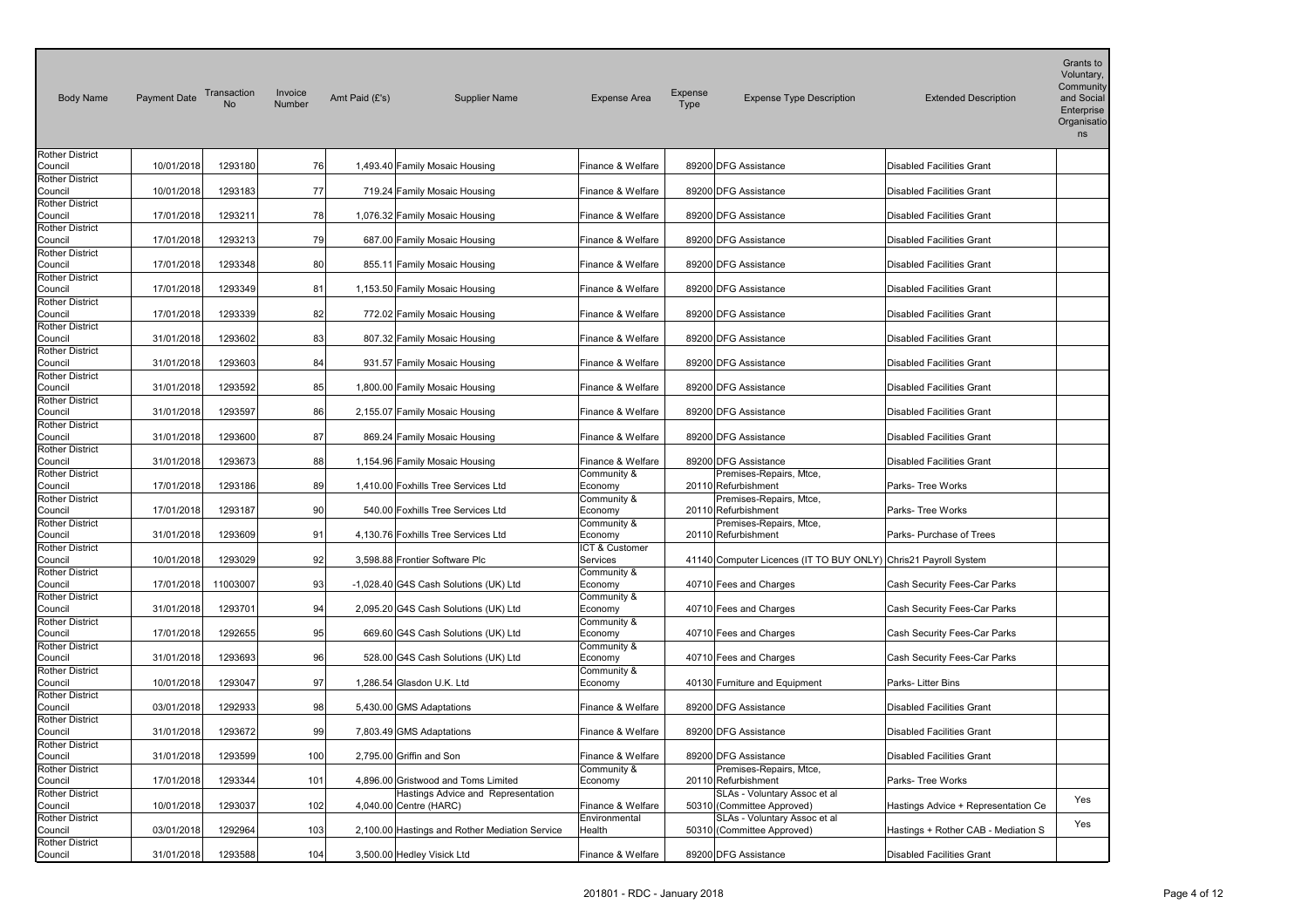| <b>Body Name</b>                                            | <b>Payment Date</b> | Transaction<br><b>No</b> | Invoice<br>Number | Amt Paid (£'s) | <b>Supplier Name</b>                                                              | <b>Expense Area</b>              | Expense<br>Type | <b>Expense Type Description</b>                                | <b>Extended Description</b>                                         | Grants to<br>Voluntary,<br>Community<br>and Social<br>Enterprise<br>Organisatio<br>ns |
|-------------------------------------------------------------|---------------------|--------------------------|-------------------|----------------|-----------------------------------------------------------------------------------|----------------------------------|-----------------|----------------------------------------------------------------|---------------------------------------------------------------------|---------------------------------------------------------------------------------------|
| <b>Rother District</b>                                      |                     |                          |                   |                | Highfield Awarding Body for Compliance                                            | Environmental                    |                 |                                                                |                                                                     |                                                                                       |
| Council                                                     | 31/01/2018          | 1293332                  | 105               | 172.00 Ltd     |                                                                                   | Health                           |                 | 50530 Other Third Party Payments                               | EnvH- Delivery Service                                              |                                                                                       |
| <b>Rother District</b><br>Council                           | 31/01/2018          | 1293332                  | 105               | 1,152.00 Ltd   | Highfield Awarding Body for Compliance                                            | Environmental<br>Health          |                 | 50530 Other Third Party Payments                               | <b>EnvH- Delivery Service</b>                                       |                                                                                       |
| <b>Rother District</b><br>Council                           | 17/01/2018          | 1293194                  | 106               |                | 9,371.88 Hitachi Capital Vehicle Solutions Ltd                                    | Finance & Welfare                |                 | 95270 Contract Hire Cars                                       | <b>Contract Hire Commercial Costs</b>                               |                                                                                       |
| <b>Rother District</b><br>Council                           | 17/01/2018          | 1293361                  | 107               |                | 86,969.44 Idverde Limited                                                         | Community &<br>Economy           |                 | 20910 Premises-Routine Grounds Mtce                            | Parks-Grounds Maintenance Contracts                                 |                                                                                       |
| <b>Rother District</b><br>Council<br><b>Rother District</b> | 10/01/2018          | 1293033                  | 108               |                | 3,600.00 Inform CPI Ltd                                                           | Finance & Welfare                |                 | 40710 Fees and Charges                                         | <b>RV Finder</b>                                                    |                                                                                       |
| Council                                                     | 10/01/2018          | 1293038                  | 109               |                | 1,314.00 IRRV Services Ltd                                                        | Finance & Welfare                |                 | 40750 Subscriptions to Organisations                           | Benefits Advisory Service Subscrip.                                 |                                                                                       |
| <b>Rother District</b><br>Council                           | 24/01/2018          | 1292770                  | 110               |                | 732.00 Johnston Publishing Ltd                                                    | Strategy &<br>Planning           |                 | 40470 Publicity                                                | Planadv - Rye + Battle Observer                                     |                                                                                       |
| <b>Rother District</b><br>Council                           | 24/01/2018          | 1293153                  | 111               |                | 585.71 Johnston Publishing Ltd                                                    | Corporate &<br>Human Resources   |                 | 11010 Advertising Vacancies                                    | Advertising Vacant Post                                             |                                                                                       |
| <b>Rother District</b><br>Council                           | 24/01/2018          | 1293154                  | 112               |                | 786.24 Johnston Publishing Ltd                                                    | Corporate &<br>Human Resources   |                 | 11010 Advertising Vacancies                                    | Advertising Vacant Post                                             |                                                                                       |
| <b>Rother District</b><br>Council                           | 24/01/2018          | 1293258                  | 113               |                | 549.00 Johnston Publishing Ltd                                                    | Strategy &<br>Planning           |                 | 40470 Publicity                                                | Planadv - Rye + Battle Observer                                     |                                                                                       |
| <b>Rother District</b><br>Council                           | 24/01/2018          | 1293257                  | 114               |                | 658.80 Johnston Publishing Ltd                                                    | Strategy &<br>Planning           |                 | 40470 Publicity                                                | Planadv - Rye + Battle Observer                                     |                                                                                       |
| <b>Rother District</b><br>Council                           | 24/01/2018          | 1293147                  | 115               |                | 11,899.37 KCOM Group Plc                                                          | ICT & Customer<br>Services       |                 | 40910 Telephones                                               | <b>BT Smartnumber Charges</b>                                       |                                                                                       |
| <b>Rother District</b><br>Council                           | 24/01/2018          | 1293148                  | 116               |                | 642.76 KCOM Group Plc                                                             | ICT & Customer<br>Services       |                 | 40910 Telephones                                               | BT Smartnumber Charges                                              |                                                                                       |
| <b>Rother District</b><br>Council                           | 24/01/2018          | 1293150                  | 117               |                | 2,511.54 KCOM Group Plc                                                           | ICT & Customer<br>Services       |                 | 40910 Telephones                                               | BT Smartnumber Charges                                              |                                                                                       |
| <b>Rother District</b><br>Council                           | 17/01/2018          | 1293360                  | 118               |                | 1,170.00 Keystar Training Ltd                                                     | Corporate &<br>Human Resources   |                 | 50530 Other Third Party Payments                               | Sussex Train Consor-Training Course                                 |                                                                                       |
| <b>Rother District</b><br>Council                           | 03/01/2018          | 1292826                  | 119               |                | 35,403.35 Kier Services - Environmental                                           | Corporate Core                   |                 | 50510 Private Contractors                                      | VARIABLE CORE Joint Waste Cost                                      |                                                                                       |
| <b>Rother District</b><br>Council                           | 03/01/2018          | 1292827                  | 120               |                | 20,000.40 Kier Services - Environmental                                           | Corporate Core                   |                 | 50510 Private Contractors                                      | Joint waste -EXIT                                                   |                                                                                       |
| <b>Rother District</b><br>Council<br><b>Rother District</b> | 30/01/2018          | 11003101                 | 121               |                | 1,155,227.14 Kier Services - Environmental                                        | Corporate Core                   |                 | 50510 Private Contractors                                      | <b>CORE Joint Waste Cost</b>                                        |                                                                                       |
| Council<br><b>Rother District</b>                           | 31/01/2018          | 1293618                  | 122               |                | 79,337.52 Kier Services - Environmental<br>Konica Minolta Business Solutions (UK) | Corporate Core<br>ICT & Customer |                 | 50510 Private Contractors<br>Photocopier Contracts (PRINT ROOM | VARIABLE CORE Joint Waste Cost<br>Photocopier Contracts (PRINT ROOM |                                                                                       |
| Council                                                     | 03/01/2018          | 1292645                  | 123               | 5,139.11 Ltd   |                                                                                   | Services                         |                 | 41250 ONLY)                                                    | ONLY)                                                               |                                                                                       |
| <b>Rother District</b><br>Council                           | 03/01/2018          | 1292965                  | 124               | 577.94 Ltd     | Konica Minolta Business Solutions (UK)                                            | ICT & Customer<br>Services       |                 | Photocopier Contracts (PRINT ROOM<br>41250 ONLY)               | Photocopier Contracts (PRINT ROOM<br>ONLY)                          |                                                                                       |
| <b>Rother District</b><br>Council                           | 03/01/2018          | 1292850                  | 125               |                | 780.00 Languard Ltd                                                               | Community &<br>Economy           |                 | Premises-Repairs, Mtce,<br>20110 Refurbishment                 | Parks- Landscaping Works                                            |                                                                                       |
| <b>Rother District</b><br>Council                           | 10/01/2018          | 1293048                  | 126               |                | 532.80 Languard Ltd                                                               | Community &<br>Economy           |                 | Premises-Repairs, Mtce,<br>20110 Refurbishment                 | Parks- Landscaping Works                                            |                                                                                       |
| <b>Rother District</b><br>Council                           | 10/01/2018          | 1293049                  | 127               |                | 604.80 Languard Ltd                                                               | Community &<br>Economy           |                 | Premises-Repairs, Mtce,<br>20110 Refurbishment                 | Parks- Landscaping Works                                            |                                                                                       |
| <b>Rother District</b><br>Council                           | 10/01/2018          | 1293111                  | 128               |                | 2,975.00 LESSHOMELESS LTD                                                         | Finance & Welfare                |                 | 40710 Fees and Charges                                         | Bed and Breakfast Accom - misc.                                     |                                                                                       |
| Rother District<br>Council                                  | 10/01/2018          | 1293111                  | 128               |                | 1,209.00 LESSHOMELESS LTD                                                         | Finance & Welfare                |                 | 40710 Fees and Charges                                         | Bed and Breakfast Accom - misc.                                     |                                                                                       |
| <b>Rother District</b><br>Council                           | 31/01/2018          | 1293676                  | 129               |                | 2,206.20 LHS Locata (Housing Services) Ltd                                        | Finance & Welfare                |                 | 40750 Subscriptions to Organisations                           | Choice Based Letting Membership                                     |                                                                                       |
| <b>Rother District</b><br>Council                           | 31/01/2018          | 1293675                  | 130               |                | 1,500.00 LHS Locata (Housing Services) Ltd                                        | Finance & Welfare                |                 | 50530 Other Third Party Payments                               | <b>Technical Support</b>                                            |                                                                                       |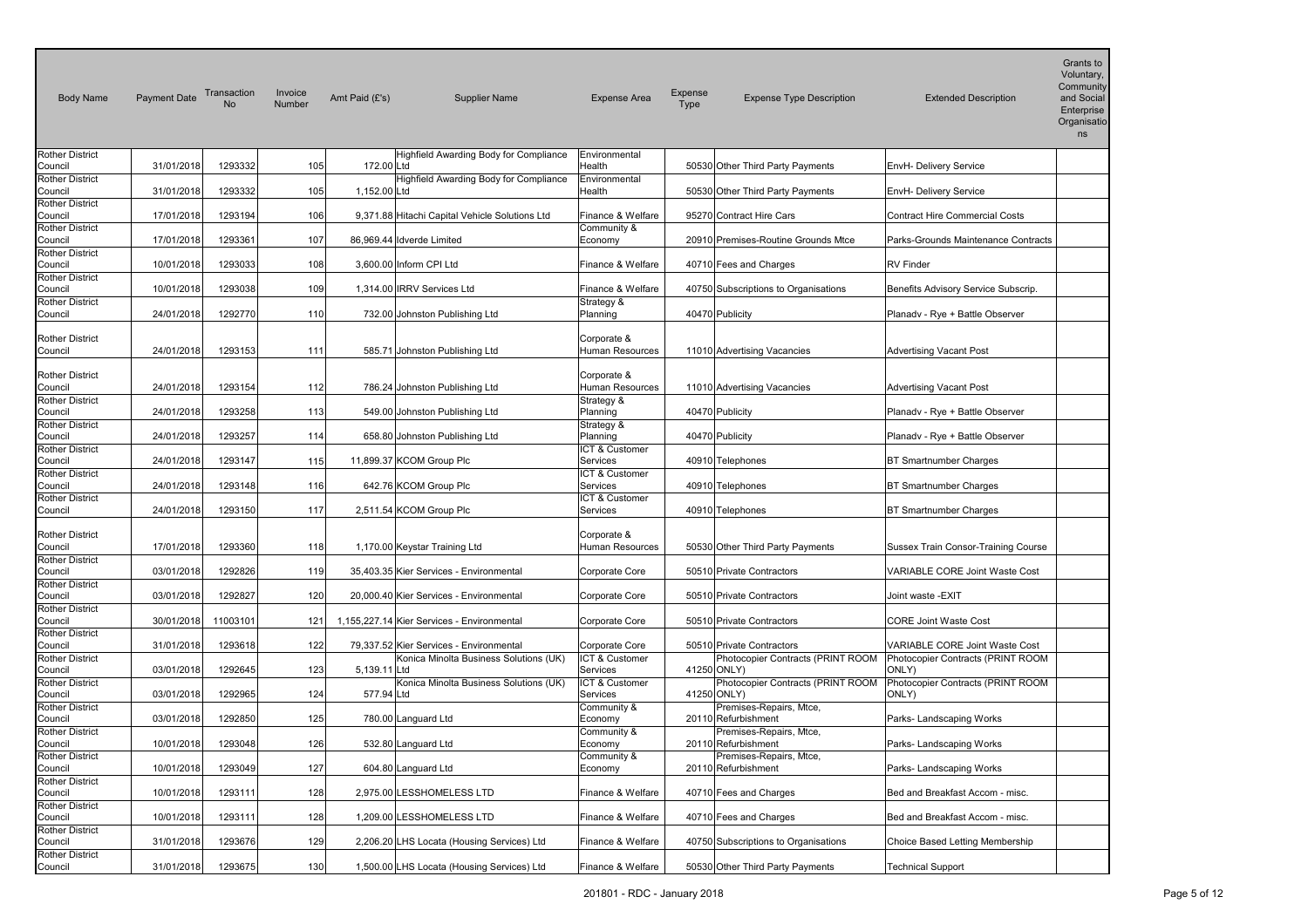| <b>Body Name</b>                  | <b>Payment Date</b> | Transaction<br><b>No</b> | Invoice<br>Number | Amt Paid (£'s) | <b>Supplier Name</b>                            | <b>Expense Area</b>            | Expense<br>Type | <b>Expense Type Description</b>                                      | <b>Extended Description</b>          | Grants to<br>Voluntary,<br>Community<br>and Social<br>Enterprise<br>Organisatio<br>ns |
|-----------------------------------|---------------------|--------------------------|-------------------|----------------|-------------------------------------------------|--------------------------------|-----------------|----------------------------------------------------------------------|--------------------------------------|---------------------------------------------------------------------------------------|
| Rother District                   | 30/01/2018          | 11003104                 | 131               |                | 959.43 Lloyds Bank                              | Finance & Welfare              |                 |                                                                      |                                      |                                                                                       |
| Council<br>Rother District        |                     |                          |                   |                |                                                 |                                |                 | 40710 Fees and Charges                                               | Fees and Charges                     |                                                                                       |
| Council                           | 30/01/2018          | 11003105                 | 132               |                | 667.45 Lloyds Bank                              | Finance & Welfare              |                 | 40710 Fees and Charges                                               | Fees and Charges                     |                                                                                       |
| <b>Rother District</b><br>Council | 30/01/2018          | 11003110                 | 133               |                | 650.37 Lloyds Bank                              | Finance & Welfare              |                 | 40710 Fees and Charges                                               | Fees and Charges                     |                                                                                       |
| Rother District                   |                     |                          |                   |                |                                                 |                                |                 |                                                                      |                                      |                                                                                       |
| Council                           | 30/01/2018          | 11003111                 | 134               |                | 976.83 Lloyds Bank                              | Finance & Welfare              |                 | 40710 Fees and Charges                                               | Fees and Charges                     |                                                                                       |
| <b>Rother District</b><br>Council | 31/01/2018          | 1292972                  | 135               |                | 2,100.00 Local Government Information Unit      | Corporate &<br>Human Resources |                 | 41510 Members Conference Expenses                                    | <b>Members Training</b>              |                                                                                       |
| <b>Rother District</b><br>Council | 17/01/2018          | 1293243                  | 136               |                | 2,790.00 Michael Hills Associates               | Environmental<br>Health        |                 | 50530 Other Third Party Payments                                     | EnvH- Food Analysis                  |                                                                                       |
| <b>Rother District</b>            |                     |                          |                   |                |                                                 | ICT & Customer                 |                 |                                                                      |                                      |                                                                                       |
| Council<br><b>Rother District</b> | 17/01/2018          | 1293238                  | 137               | 2,520.00 Miso  |                                                 | Services                       |                 | 50530 Other Third Party Payments<br>Specialist Stationery (NON PRINT | Mapping Service Agreement            |                                                                                       |
| Council                           | 31/01/2018          | 1293529                  | 138               |                | 3,145.20 Motavation Publishing and Graphics Ltd | Finance & Welfare              |                 | 40510 ROOM)                                                          | Envelopes                            |                                                                                       |
| Rother District                   | 17/01/2018          | 1293329                  | 139               |                | 17.88 NewAuto Ltd T/A MOGO (UK)                 | Environmental<br>Health        |                 | 40110 Tools & Specialist Equipment                                   |                                      |                                                                                       |
| Council<br><b>Rother District</b> |                     |                          |                   |                |                                                 | Environmental                  |                 |                                                                      | Carriage/Handling Charge             |                                                                                       |
| Council                           | 17/01/2018          | 1293329                  | 139               |                | 772.20 NewAuto Ltd T/A MOGO (UK)                | Health                         |                 | 50530 Other Third Party Payments                                     | EnvH- Taxi Licence Plates            |                                                                                       |
| Rother District<br>Council        | 03/01/2018          | 1292940                  | 140               |                | 940.80 Niro Together Ltd                        | Community &<br>Economy         |                 | 41010 Radios & Licenses                                              | Radio/Transmitter                    |                                                                                       |
| <b>Rother District</b>            |                     |                          |                   |                |                                                 |                                |                 |                                                                      |                                      |                                                                                       |
| Council<br>Rother District        | 10/01/2018          | 1293052                  | 141               |                | 1,620.00 Northgate Public Services (UK) Ltd     | Finance & Welfare              |                 | 86210 Software Purchase                                              | Purchase of Computer Software        |                                                                                       |
| Council                           | 31/01/2018          | 1293593                  | 142               |                | 4,000.00 Nutra Plumbing and Heating Ltd         | Finance & Welfare              |                 | 89200 DFG Assistance                                                 | <b>Disabled Facilities Grant</b>     |                                                                                       |
| <b>Rother District</b><br>Council | 31/01/2018          | 1293595                  | 143               |                | 3,019.00 Nutra Plumbing and Heating Ltd         | Finance & Welfare              |                 | 89200 DFG Assistance                                                 | <b>Disabled Facilities Grant</b>     |                                                                                       |
| Rother District                   |                     |                          |                   |                |                                                 | Community &                    |                 |                                                                      |                                      |                                                                                       |
| Council<br>Rother District        | 30/01/2018          | 11003087                 | 144               |                | 12.00 O2 (UK) Ltd                               | Economy<br>Community &         |                 | 40920 Mobile Phones                                                  | Mobile Phones                        |                                                                                       |
| Council                           | 30/01/2018          | 11003087                 | 144               |                | 12.00 O2 (UK) Ltd                               | Economy                        |                 | 40920 Mobile Phones                                                  | Mobile Phones                        |                                                                                       |
| <b>Rother District</b><br>Council | 30/01/2018          | 11003087                 | 144               |                | 24.00 O2 (UK) Ltd                               | Community &<br>Economy         |                 | 40920 Mobile Phones                                                  | Mobile Phones                        |                                                                                       |
| <b>Rother District</b>            |                     |                          |                   |                |                                                 | Community &                    |                 |                                                                      |                                      |                                                                                       |
| Council<br><b>Rother District</b> | 30/01/2018          | 11003087                 | 144               |                | 36.00 O2 (UK) Ltd                               | Economy<br>Community &         |                 | 40920 Mobile Phones                                                  | Mobile Phones                        |                                                                                       |
| Council                           | 30/01/2018          | 11003087                 | 144               |                | 12.00 O2 (UK) Ltd                               | Economy                        |                 | 40920 Mobile Phones                                                  | Mobile Phones                        |                                                                                       |
| Rother District<br>Council        | 30/01/2018          | 11003087                 | 144               |                | 73.51 O2 (UK) Ltd                               | Community &<br>Economy         |                 | 40920 Mobile Phones                                                  | Mobile Phones                        |                                                                                       |
| <b>Rother District</b>            |                     |                          |                   |                |                                                 | Community &                    |                 |                                                                      |                                      |                                                                                       |
| Council<br><b>Rother District</b> | 30/01/2018          | 11003087                 | 144               |                | 24.00 O2 (UK) Ltd                               | Economy<br>Community &         |                 | 40920 Mobile Phones                                                  | Mobile Phones                        |                                                                                       |
| Council                           | 30/01/2018          | 11003087                 | 144               |                | 12.00 O2 (UK) Ltd                               | Economy                        |                 | 40920 Mobile Phones                                                  | Mobile Phones                        |                                                                                       |
| Rother District<br>Council        | 30/01/2018          | 11003087                 | 144               |                | 12.00 O2 (UK) Ltd                               | Community &<br>Economy         |                 | 40920 Mobile Phones                                                  | Mobile Phones                        |                                                                                       |
| Rother District                   |                     |                          |                   |                |                                                 | Community &                    |                 |                                                                      |                                      |                                                                                       |
| Council                           | 30/01/2018          | 11003087                 | 144               |                | 12.00 O2 (UK) Ltd                               | Economy                        |                 | 40920 Mobile Phones                                                  | Mobile Phones                        |                                                                                       |
| Rother District<br>Council        | 30/01/2018          | 11003087                 | 144               |                | 12.00 O2 (UK) Ltd                               | Community &<br>Economy         |                 | 40920 Mobile Phones                                                  | <b>Mobile Phones</b>                 |                                                                                       |
| Rother District<br>Council        | 30/01/2018          | 11003087                 | 144               |                | 12.00 O2 (UK) Ltd                               | Community &<br>Economy         |                 | 40920 Mobile Phones                                                  | <b>Mobile Phones</b>                 |                                                                                       |
| <b>Rother District</b>            |                     |                          |                   |                |                                                 | Community &                    |                 |                                                                      |                                      |                                                                                       |
| Council                           | 30/01/2018          | 11003087                 | 144               |                | 162.80 O2 (UK) Ltd                              | Economy                        |                 | 40920 Mobile Phones                                                  | <b>Mobile Phones</b>                 |                                                                                       |
| Rother District<br>Council        | 30/01/2018          | 11003087                 | 144               |                | 84.00 O2 (UK) Ltd                               | Community &<br>Economy         |                 | 40920 Mobile Phones                                                  | Mobile Phones                        |                                                                                       |
| <b>Rother District</b>            |                     |                          |                   |                |                                                 | Community &                    |                 |                                                                      | housing stock and conditions surveys |                                                                                       |
| Council                           | 31/01/2018          | 1293604                  | 145               |                | 35,904.00 Opinion Research Services Ltd         | Economy                        |                 | 50530 Other Third Party Payments                                     | and tenant needs surveys             |                                                                                       |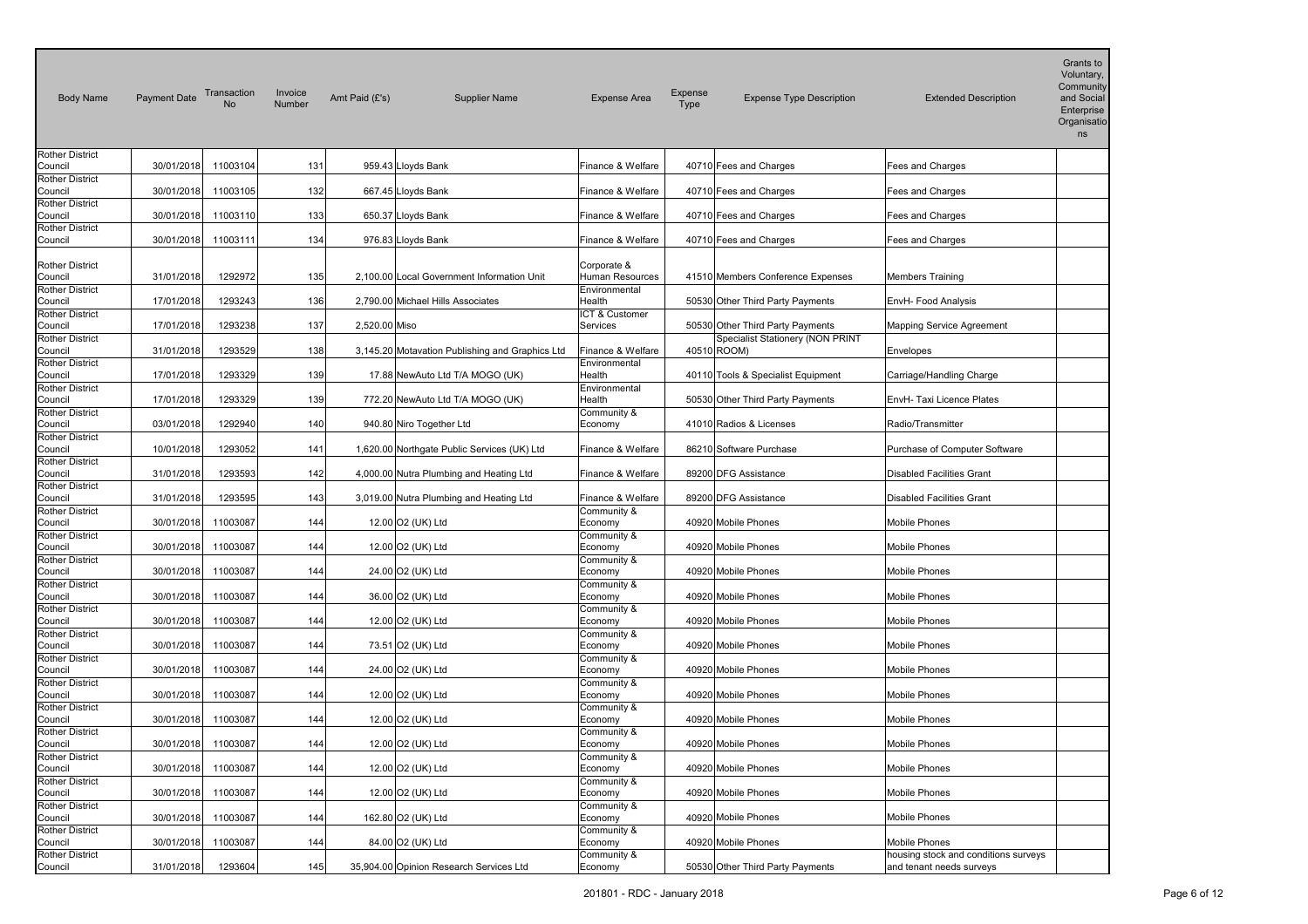| <b>Body Name</b>                  | <b>Payment Date</b> | Transaction<br><b>No</b> | Invoice<br>Number | Amt Paid (£'s) | <b>Supplier Name</b>                             | <b>Expense Area</b>                   | <b>Expense</b><br>Type | <b>Expense Type Description</b>    | <b>Extended Description</b>                                            | Grants to<br>Voluntary,<br>Community<br>and Social<br>Enterprise<br>Organisatio<br>ns |
|-----------------------------------|---------------------|--------------------------|-------------------|----------------|--------------------------------------------------|---------------------------------------|------------------------|------------------------------------|------------------------------------------------------------------------|---------------------------------------------------------------------------------------|
| <b>Rother District</b>            |                     |                          |                   |                |                                                  | ICT & Customer                        |                        | Computer Equip Maintenance (IT     | Advance Pay Pressure sealing                                           |                                                                                       |
| Council                           | 17/01/2018          | 1293359                  | 146               |                | 2,476.44 Paragon Group UK Ltd                    | Services                              |                        | 41100 ONLY)                        | machine maintenance                                                    |                                                                                       |
|                                   |                     |                          |                   |                |                                                  |                                       |                        |                                    |                                                                        |                                                                                       |
| <b>Rother District</b><br>Council | 17/01/2018          | 1293263                  | 147               |                | 4,040.00 Pitney Bowes Purchase Power             | Corporate &<br><b>Human Resources</b> |                        | 99010 Stock Accounts               | Town Hall Franking Machine                                             |                                                                                       |
| <b>Rother District</b>            |                     |                          |                   |                |                                                  |                                       |                        |                                    |                                                                        |                                                                                       |
| Council                           | 10/01/2018          | 1293064                  | 148               |                | 1,920.00 Prestige Stairlifts Ltd                 | Finance & Welfare                     |                        | 89200 DFG Assistance               | <b>Disabled Facilities Grant</b>                                       |                                                                                       |
| <b>Rother District</b>            |                     |                          |                   |                |                                                  |                                       |                        |                                    |                                                                        |                                                                                       |
| Council                           | 17/01/2018          | 1293210                  | 149               |                | 1,790.00 Prestige Stairlifts Ltd                 | Finance & Welfare                     |                        | 89200 DFG Assistance               | <b>Disabled Facilities Grant</b>                                       |                                                                                       |
| <b>Rother District</b><br>Council | 31/01/2018          | 1293519                  | 150               |                | 1,601.16 QA Limited                              | ICT & Customer<br>Services            |                        | 10910 Training                     | IT Training/Conference Fees                                            |                                                                                       |
| <b>Rother District</b>            |                     |                          |                   |                |                                                  | Environmental                         |                        |                                    |                                                                        |                                                                                       |
| Council                           | 10/01/2018          | 1293044                  | 151               |                | 5,400.00 R H Environmental Limited               | Health                                |                        | 40710 Fees and Charges             | EnvH - Access to RIAMS Website                                         |                                                                                       |
| <b>Rother District</b>            |                     |                          |                   |                |                                                  |                                       |                        |                                    |                                                                        |                                                                                       |
| Council                           | 10/01/2018          | 1293179                  | 152               |                | 851.90 Redmere Lodge                             | Finance & Welfare                     |                        | 40710 Fees and Charges             | Bed and Breakfast Accom - misc.                                        |                                                                                       |
| <b>Rother District</b>            |                     |                          |                   |                |                                                  |                                       |                        |                                    |                                                                        |                                                                                       |
| Council                           | 03/01/2018          | 1292974                  | 153               |                | 20,755.90 Ricardo-AEA Ltd                        | Corporate Core                        |                        | 50530 Other Third Party Payments   | <b>CLIENT Joint Waste procurement Cost</b>                             |                                                                                       |
| <b>Rother District</b><br>Council | 31/01/2018          | 1293617                  | 154               |                | 17,023.10 Ricardo-AEA Ltd                        | Corporate Core                        |                        | 50530 Other Third Party Payments   | <b>CLIENT Joint Waste procurement Cost</b>                             |                                                                                       |
| <b>Rother District</b>            |                     |                          |                   |                |                                                  |                                       |                        | SLAs - Voluntary Assoc et al       |                                                                        |                                                                                       |
| Council                           | 03/01/2018          | 1293006                  | 155               |                | 21,250.00 Rother District Citizens Advice Bureau | Finance & Welfare                     |                        | 50310 (Committee Approved)         | Bexhill and Rother CAB                                                 | Yes                                                                                   |
| <b>Rother District</b>            |                     |                          |                   |                |                                                  |                                       |                        | SLAs - Voluntary Assoc et al       |                                                                        | Yes                                                                                   |
| Council                           | 03/01/2018          | 1292929                  | 156               |                | 9,500.00 Rother Voluntary Action                 | Finance & Welfare                     |                        | 50310 (Committee Approved)         | <b>SLA Delivery</b>                                                    |                                                                                       |
| <b>Rother District</b><br>Council |                     |                          |                   |                |                                                  | Community &                           |                        |                                    |                                                                        |                                                                                       |
| <b>Rother District</b>            | 24/01/2018          | 1293394                  | 157               |                | 1,500.00 Rye Pilots                              | Economy                               |                        | 40110 Tools & Specialist Equipment | Marker Buoys and Signs                                                 |                                                                                       |
| Council                           | 03/01/2018          | 1292943                  | 158               |                | 588.00 Saffron HMO Ltd                           | Finance & Welfare                     |                        | 40710 Fees and Charges             | Bed and Breakfast Accom - misc.                                        |                                                                                       |
| <b>Rother District</b>            |                     |                          |                   |                |                                                  |                                       |                        |                                    |                                                                        |                                                                                       |
| Council                           | 10/01/2018          | 1293131                  | 159               |                | 168.00 Saffron HMO Ltd                           | Finance & Welfare                     |                        | 40710 Fees and Charges             | Bed and Breakfast Accom - misc.                                        |                                                                                       |
| <b>Rother District</b>            |                     |                          |                   |                |                                                  |                                       |                        |                                    |                                                                        |                                                                                       |
| Council                           | 10/01/2018          | 1293131                  | 159               |                | 50.40 Saffron HMO Ltd                            | Finance & Welfare                     |                        | 40710 Fees and Charges             | Bed and Breakfast Accom - misc.                                        |                                                                                       |
| <b>Rother District</b><br>Council | 10/01/2018          | 1293131                  | 159               |                | 336.00 Saffron HMO Ltd                           | Finance & Welfare                     |                        | 40710 Fees and Charges             | The Lynwood Hote (BNk Jevington)I -<br>No Vat on 80%                   |                                                                                       |
| <b>Rother District</b>            |                     |                          |                   |                |                                                  |                                       |                        |                                    |                                                                        |                                                                                       |
| Council                           | 17/01/2018          | 1293088                  | 160               |                | 117.60 Saffron HMO Ltd                           | Finance & Welfare                     |                        | 40710 Fees and Charges             | Bed and Breakfast Accom - misc.                                        |                                                                                       |
| <b>Rother District</b>            |                     |                          |                   |                |                                                  |                                       |                        |                                    | The Lynwood Hote (BNk Jevington)I -                                    |                                                                                       |
| Council                           | 17/01/2018          | 1293088                  | 160               |                | 392.00 Saffron HMO Ltd                           | Finance & Welfare                     |                        | 40710 Fees and Charges             | No Vat on 80%                                                          |                                                                                       |
| <b>Rother District</b>            | 24/01/2018          | 1293099                  | 161               |                |                                                  |                                       |                        |                                    |                                                                        |                                                                                       |
| Council<br><b>Rother District</b> |                     |                          |                   |                | 117.60 Saffron HMO Ltd                           | Finance & Welfare                     |                        | 40710 Fees and Charges             | Bed and Breakfast Accom - misc.<br>The Lynwood Hote (BNk Jevington)I - |                                                                                       |
| Council                           | 24/01/2018          | 1293099                  | 161               |                | 392.00 Saffron HMO Ltd                           | Finance & Welfare                     |                        | 40710 Fees and Charges             | No Vat on 80%                                                          |                                                                                       |
| <b>Rother District</b>            |                     |                          |                   |                |                                                  |                                       |                        |                                    |                                                                        |                                                                                       |
| Council                           | 31/01/2018          | 1293280                  | 162               |                | 117.60 Saffron HMO Ltd                           | Finance & Welfare                     |                        | 40710 Fees and Charges             | Bed and Breakfast Accom - misc.                                        |                                                                                       |
| <b>Rother District</b>            |                     |                          |                   |                |                                                  |                                       |                        |                                    | The Lynwood Hote (BNk Jevington)I -                                    |                                                                                       |
| Council<br><b>Rother District</b> | 31/01/2018          | 1293280                  | 162               |                | 392.00 Saffron HMO Ltd                           | Finance & Welfare<br>Community &      |                        | 40710 Fees and Charges             | No Vat on 80%                                                          |                                                                                       |
| Council                           | 03/01/2018          | 1292938                  | 163               |                | 362.87 Scottish Water Business Stream Limited    | Economy                               |                        | 20410 Premises-Water               | <b>Water Charges</b>                                                   |                                                                                       |
| <b>Rother District</b>            |                     |                          |                   |                |                                                  | Community &                           |                        |                                    |                                                                        |                                                                                       |
| Council                           | 03/01/2018          | 1292938                  | 163               |                | 582.80 Scottish Water Business Stream Limited    | Economy                               |                        | 20510 Premises-Sewerage            | Sewage Charges                                                         |                                                                                       |
| <b>Rother District</b>            |                     |                          |                   |                |                                                  | Community &                           |                        |                                    |                                                                        |                                                                                       |
| Council                           | 10/01/2018          | 1293159                  | 164               |                | 297.07 Scottish Water Business Stream Limited    | Economy                               |                        | 20410 Premises-Water               | <b>Water Charges</b>                                                   |                                                                                       |
| <b>Rother District</b>            |                     |                          |                   |                |                                                  | Community &                           |                        |                                    |                                                                        |                                                                                       |
| Council<br><b>Rother District</b> | 10/01/2018          | 1293159                  | 164               |                | 503.31 Scottish Water Business Stream Limited    | Economy<br>Community &                |                        | 20510 Premises-Sewerage            | Sewage Charges                                                         |                                                                                       |
| Council                           | 24/01/2018          | 1293486                  | 165               |                | 221.78 Scottish Water Business Stream Limited    | Economy                               |                        | 20410 Premises-Water               | <b>Water Charges</b>                                                   |                                                                                       |
| <b>Rother District</b>            |                     |                          |                   |                |                                                  | Community &                           |                        |                                    |                                                                        |                                                                                       |
| Council                           | 24/01/2018          | 1293486                  | 165               |                | 86.77 Scottish Water Business Stream Limited     | Economy                               |                        | 20410 Premises-Water               | Water Charges                                                          |                                                                                       |
| <b>Rother District</b>            |                     |                          |                   |                |                                                  | Community &                           |                        |                                    |                                                                        |                                                                                       |
| Council                           | 24/01/2018          | 1293486                  | 165               |                | 413.27 Scottish Water Business Stream Limited    | Economy                               |                        | 20510 Premises-Sewerage            | Sewage Charges                                                         |                                                                                       |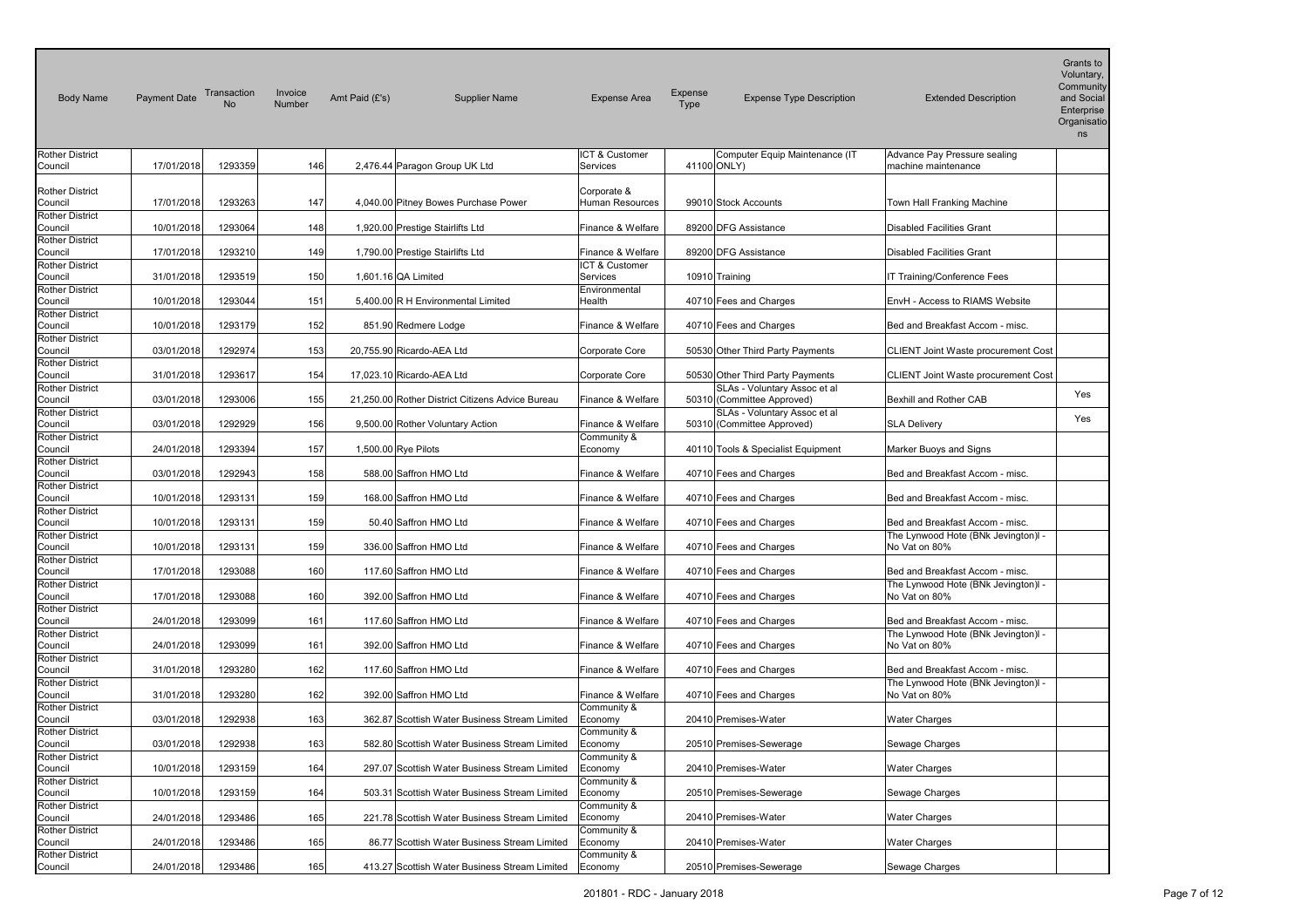Amt Paid (£'s) Grants to and Social Council 24/01/2018 1293486 165 165 150.59 Scottish Water Business Stream Limited Council 24/01/2018 1293476 166 392.96 Scottish Water Business Stream Limited Council 24/01/2018 1293476 166 628.55 Scottish Water Business Stream Limited Council 03/01/2018 1292967 167 4,626.35 Socomec U.K Limited Computer Equip Maintenance (IT maintenance and repair Council 17/01/2018 | 1293188 168 621.60 Sodexo Motivation Solutions Ltd Council 10/01/2018 1293119 169 117.60 Solutions Accommodation Providers Ltd Finance & Welfare 40710 Fees and Charges Bed and Breakfast Accom - misc. Council 10/01/2018 1293119 169 392.00 Solutions Accommodation Providers Ltd Finance & Welfare 40710 Fees and Charges Solutions Accommodation - No Vat on Council 10/01/2018 1293121 170 170 117.60 Solutions Accommodation Providers Ltd Finance & Welfare 40710 Fees and Charges Solutions Accommodation Council 10/01/2018 1293121 170 392.00 Solutions Accommodation Providers Ltd Finance & Welfare 40710 Fees and Charges Solutions Accommodation - No Vat on Council 10/01/2018 1293164 171 504.00 Solutions Accommodation Providers Ltd Finance & Welfare 40710 Fees and Charges Bed and Breakfast Accom - misc. Council 10/01/2018 1293165 1293165 172 504.00 Solutions Accommodation Providers Ltd Finance & Welfare 40710 Fees and Charges Bed and Breakfast Accom - misc. Council 10/01/2018 1293166 173 117.60 Solutions Accommodation Providers Ltd Finance & Welfare 40710 Fees and Charges Solutions Accommodation Council 10/01/2018 1293166 173 392.00 Solutions Accommodation Providers Ltd Finance & Welfare 40710 Fees and Charges Solutions Accommodation - No Vat on Council 10/01/2018 1293168 174 17.60 Solutions Accommodation Providers Ltd Finance & Welfare 40710 Fees and Charges Solutions Accommodation Council 10/01/2018 1293168 174 392.00 Solutions Accommodation Providers Ltd Finance & Welfare 40710 Fees and Charges Solutions Accommodation - No Vat on Council 17/01/2018 1293314 175 504.00 Solutions Accommodation Providers Ltd Finance & Welfare | 40710 Fees and Charges | Bed and Breakfast Accom - misc. Council 17/01/2018 1293315 176 176 504.00 Solutions Accommodation Providers Ltd Finance & Welfare 40710 Fees and Charges Bed and Breakfast Accom - misc. Council 17/01/2018 1293316 177 117.60 Solutions Accommodation Providers Ltd Finance & Welfare 40710 Fees and Charges Solutions Accommodation Council 17/01/2018 1293316 177 392.00 Solutions Accommodation Providers Ltd Finance & Welfare 40710 Fees and Charges Solutions Accommodation - No Vat on Council 17/01/2018 1293318 178 178 392.00 Solutions Accommodation Providers Ltd Finance & Welfare 40710 Fees and Charges Bed and Breakfast Accom - misc. Council 17/01/2018 1293318 178 177.60 Solutions Accommodation Providers Ltd Finance & Welfare | 40710 Fees and Charges | Bed and Breakfast Accom - misc. Council 17/01/2018 1293300 179 504.00 Solutions Accommodation Providers Ltd Finance & Welfare 40710 Fees and Charges Reach and Breakfast Accom - misc. Council 17/01/2018 1293301 180 504.00 Solutions Accommodation Providers Ltd Finance & Welfare 40710 Fees and Charges Bed and Breakfast Accom - misc. Council 17/01/2018 1293302 181 117.60 Solutions Accommodation Providers Ltd Finance & Welfare 40710 Fees and Charges Solutions Accommodation Council 17/01/2018 1293302 181 392.00 Solutions Accommodation Providers Ltd Finance & Welfare 40710 Fees and Charges Solutions Accommodation - No Vat on Council 17/01/2018 1293304 182 117.60 Solutions Accommodation Providers Ltd Finance & Welfare 40710 Fees and Charges Solutions Accommodation Council 17/01/2018 1293304 182 392.00 Solutions Accommodation Providers Ltd Finance & Welfare 40710 Fees and Charges Solutions Accommodation - No Vat on Council 31/01/2018 1293628 183 17.60 Solutions Accommodation Providers Ltd Finance & Welfare 40710 Fees and Charges Solutions Accommodation Solutions Accommodation - No Vat on Body Name Payment Date Transaction No Invoice Invoice Amt Paid (£'s) Supplier Name Expense Area Expense Expense Type Description Extended Description<br>Number Amt Paid (£'s) Voluntary, Communit **Enterprise Organisation** ns Rother District Community & Economy 20510 Premises-Sewerage Sewage Charges Rother District Community & Economy 20410 Premises-Water Charges Water Charges Rother District Community & Economy 20510 Premises-Sewerage Sewerage Sewage Charges Rother District<br>Council ICT & Customer<br>Services Services | 41100 ONLY) Advance Pay UPS system Rother District Corporate & Human Resources 40750 Subscriptions to Organisations Subscription to Organisations Rother District Rother District 80% Rother District Rother District 80% Rother District Rother District Rother District Rother District 80% Rother District Rother District 80% Rother District Rother District Rother District Rother District 80% Rother District Rother District Rother District Rother District Rother District Rother District 80% Rother District Rother District 80% Rother District Rother District 80%

Council 31/01/2018 1293628 183 392.00 Solutions Accommodation Providers Ltd Finance & Welfare 40710 Fees and Charges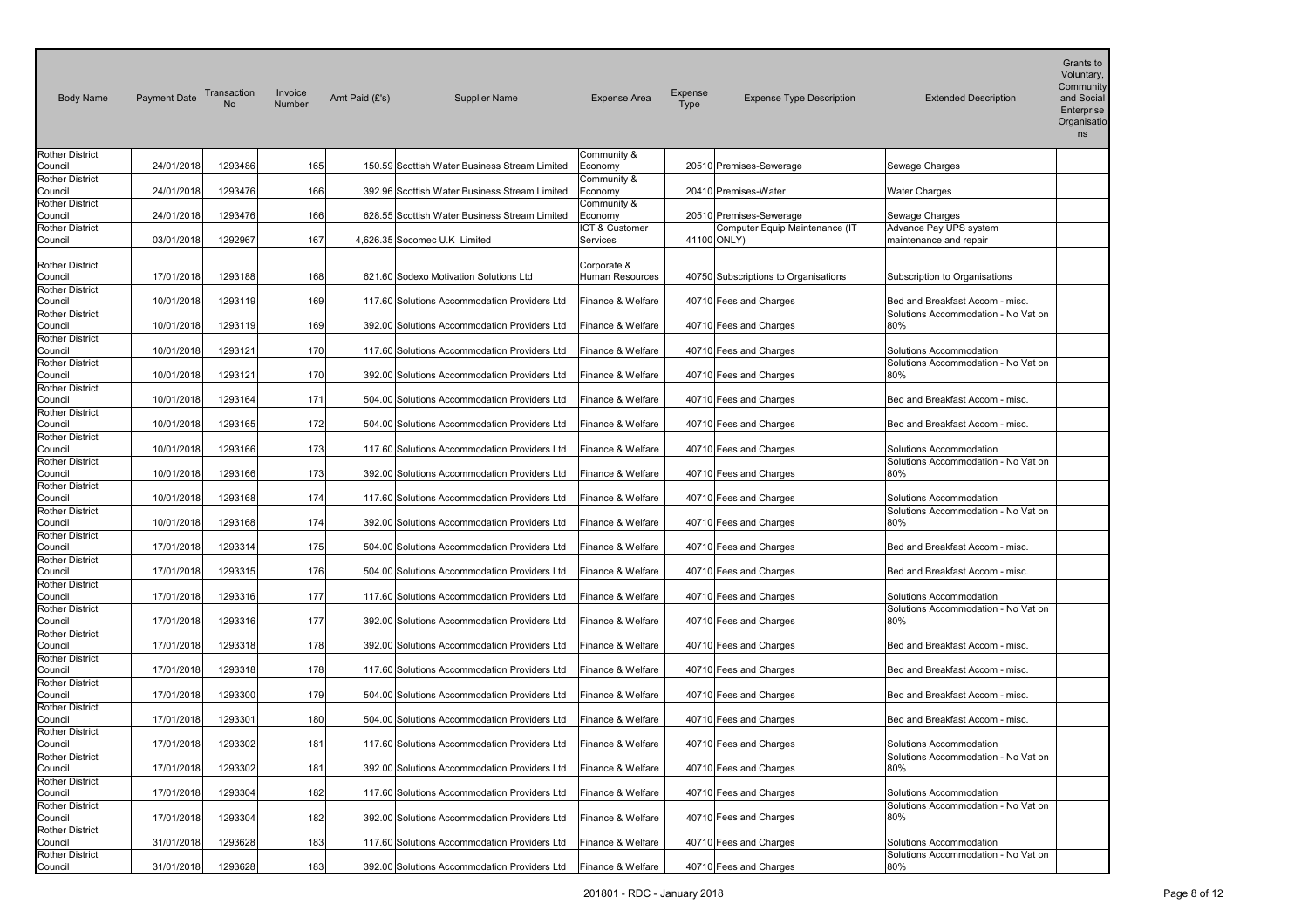| <b>Body Name</b>                              | <b>Payment Date</b> | Transaction<br><b>No</b> | Invoice<br>Number | Amt Paid (£'s) | <b>Supplier Name</b>                                            | <b>Expense Area</b>              | Expense<br>Type | <b>Expense Type Description</b>                | <b>Extended Description</b>                | Grants to<br>Voluntary,<br>Community<br>and Social<br>Enterprise<br>Organisatio<br>ns |
|-----------------------------------------------|---------------------|--------------------------|-------------------|----------------|-----------------------------------------------------------------|----------------------------------|-----------------|------------------------------------------------|--------------------------------------------|---------------------------------------------------------------------------------------|
| Rother District                               |                     |                          |                   |                |                                                                 |                                  |                 |                                                |                                            |                                                                                       |
| Council                                       | 31/01/2018          | 1293631                  | 184               |                | 117.60 Solutions Accommodation Providers Ltd                    | Finance & Welfare                |                 | 40710 Fees and Charges                         | Solutions Accommodation                    |                                                                                       |
| Rother District<br>Council                    | 31/01/2018          | 1293631                  | 184               |                | 392.00 Solutions Accommodation Providers Ltd                    | Finance & Welfare                |                 | 40710 Fees and Charges                         | Solutions Accommodation - No Vat on<br>80% |                                                                                       |
| Rother District<br>Council                    | 31/01/2018          | 1293632                  | 185               |                | 504.00 Solutions Accommodation Providers Ltd                    | Finance & Welfare                |                 | 40710 Fees and Charges                         | Bed and Breakfast Accom - misc.            |                                                                                       |
| Rother District<br>Council                    | 10/01/2018          | 1293182                  | 186               |                | 4,795.00 Southern Mobility Centres Ltd                          | Finance & Welfare                |                 | 89200 DFG Assistance                           | <b>Disabled Facilities Grant</b>           |                                                                                       |
| Rother District<br>Council                    | 17/01/2018          | 1293336                  | 187               |                | 3,511.71 Southern Mobility Centres Ltd                          | Finance & Welfare                |                 | 89200 DFG Assistance                           | <b>Disabled Facilities Grant</b>           |                                                                                       |
| Rother District<br>Council                    | 31/01/2018          | 1293598                  | 188               |                | 7,465.00 Southern Mobility Centres Ltd                          | Finance & Welfare                |                 | 89200 DFG Assistance                           | <b>Disabled Facilities Grant</b>           |                                                                                       |
| Rother District<br>Council<br>Rother District | 24/01/2018          | 1293494                  | 189               |                | 870.00 Specialist Care UK Group Ltd                             | Finance & Welfare<br>Community & |                 | 40710 Fees and Charges                         | Bed and Breakfast Accom - misc.            |                                                                                       |
| Council                                       | 24/01/2018          | 1293392                  | 190               |                | 18,988.20 Specialist Hygiene Services Ltd                       | Economy                          |                 | 20810 Premises-Cleaning Contractor             | Public Conveniences Cleaning Servic        |                                                                                       |
| Rother District<br>Council                    | 03/01/2018          | 1292961                  | 191               |                | 22,800.00 Sterling Hydrotech Limited                            | Community &<br>Economy           |                 | Premises-Repairs, Mtce,<br>20110 Refurbishment | Repairs/Maintenance - various              |                                                                                       |
| Rother District                               |                     |                          |                   |                |                                                                 | Community &                      |                 |                                                |                                            |                                                                                       |
| Council                                       | 03/01/2018          | 1292884                  | 192               |                | 699.60 Streetmaster (South Wales) Ltd                           | Economy                          |                 | 40110 Tools & Specialist Equipment             | Purchase of Seat Benches                   |                                                                                       |
| Rother District<br>Council                    | 17/01/2018          | 1293209                  | 193               |                | 3,300.00 Sussex Waste Management Ltd                            | Community &<br>Economy           |                 | Premises-Repairs, Mtce,<br>20110 Refurbishment | Parks- Landscaping Works                   |                                                                                       |
| Rother District                               |                     | 11003088                 | 194               |                |                                                                 | Community &                      |                 | Premises-Repairs, Mtce,                        |                                            |                                                                                       |
| Council                                       | 17/01/2018          |                          |                   |                | -2,750.00 Sussex Waste Management Ltd                           | Economy                          |                 | 20110 Refurbishment                            | Parks- Landscaping Works                   |                                                                                       |
| Rother District<br>Council                    | 03/01/2018          | 1292744                  | 195               |                | 2,640.00 The Management Centre (UK) Ltd                         | Corporate &<br>Human Resources   |                 | 50530 Other Third Party Payments               | Sussex Train Consor-Training Course        |                                                                                       |
| Rother District<br>Council                    | 03/01/2018          | 1292744                  | 195               |                | 206.66 The Management Centre (UK) Ltd                           | Corporate &<br>Human Resources   |                 | 50530 Other Third Party Payments               | STC - Travel and subsistence               |                                                                                       |
| <b>Rother District</b><br>Council             | 31/01/2018          | 1293358                  | 196               |                | 4,440.00 The Management Centre (UK) Ltd                         | Corporate &<br>Human Resources   |                 | 50530 Other Third Party Payments               | Sussex Train Consor-Training Course        |                                                                                       |
| <b>Rother District</b><br>Council             | 31/01/2018          | 1293579                  | 197               |                | 2,062.50 Tiger Tees Ltd                                         | ICT & Customer<br>Services       |                 | 20610 Premises-Rents                           | Rents-CHP Battle                           |                                                                                       |
| Rother District<br>Council                    | 31/01/2018          | 1293607                  | 198               |                | 1,050.00 Tourism South East                                     | Community &<br>Economy           |                 | 40710 Fees and Charges                         | Data Stewarding Services                   |                                                                                       |
| Rother District<br>Council                    | 17/01/2018          | 1293239                  | 199               |                | 2,092.34 Transport Planning Associates                          | Community &<br>Economy           |                 | 40710 Fees and Charges                         | <b>Consultants Fees</b>                    |                                                                                       |
| Rother District<br>Council                    | 10/01/2018          | 1293036                  | 200               |                | 2,023.34 Virtual Mail Room Ltd                                  | Finance & Welfare                |                 | 40810 Postages                                 | Postages - Virtual Mail Room               |                                                                                       |
| <b>Rother District</b><br>Council             | 10/01/2018          | 1293036                  | 200               |                | 2,023.33 Virtual Mail Room Ltd                                  | Finance & Welfare                |                 | 40810 Postages                                 | Postages - Virtual Mail Room               |                                                                                       |
| Rother District<br>Council                    | 10/01/2018          | 1293009                  | 201               |                | 2,281.91 Virtual Mail Room Ltd                                  | Finance & Welfare                |                 | 40810 Postages                                 | Postages - Virtual Mail Room               |                                                                                       |
| Rother District<br>Council                    | 10/01/2018          | 1293009                  | 201               |                | 2,281.91 Virtual Mail Room Ltd                                  | Finance & Welfare                |                 | 40810 Postages                                 | Postages - Virtual Mail Room               |                                                                                       |
| Rother District<br>Council                    | 31/01/2018          | 1293700                  | 202               |                | 1,603.93 Virtual Mail Room Ltd                                  | Finance & Welfare                |                 | 40810 Postages                                 | Postages - Virtual Mail Room               |                                                                                       |
| Rother District<br>Council                    | 31/01/2018          | 1293700                  | 202               |                | 1,603.93 Virtual Mail Room Ltd                                  | Finance & Welfare                |                 | 40810 Postages                                 | Postages - Virtual Mail Room               |                                                                                       |
| Rother District<br>Council                    | 17/01/2018          | 1293020                  | 203               |                | 2,700.24 Vodafone Limited                                       | ICT & Customer<br>Services       |                 | 40910 Telephones                               | Leased Line Rental                         |                                                                                       |
| Rother District<br>Council                    | 10/01/2018          | 1293022                  | 204               | 588.00 Ltd     | Waterlink, A Division of South East Water                       | Community &<br>Economy           |                 | Premises-Repairs, Mtce,<br>20110 Refurbishment | Repairs - Plumbing Works                   |                                                                                       |
| Rother District<br>Council                    | 10/01/2018          | 1293083                  | 205               |                | 19,958.40 WYG Environment Planning Transport Ltd Corporate Core |                                  |                 | 42000 Partnership Projects                     | <b>CLIENT Joint Waste Cost</b>             |                                                                                       |
| <b>Rother District</b><br>Council             | 17/01/2018          | 1293347                  | 206               |                | 996.00 Valuation Office Agency                                  | Community &<br>Economy           |                 | 40710 Fees and Charges                         | <b>Valuation Services</b>                  |                                                                                       |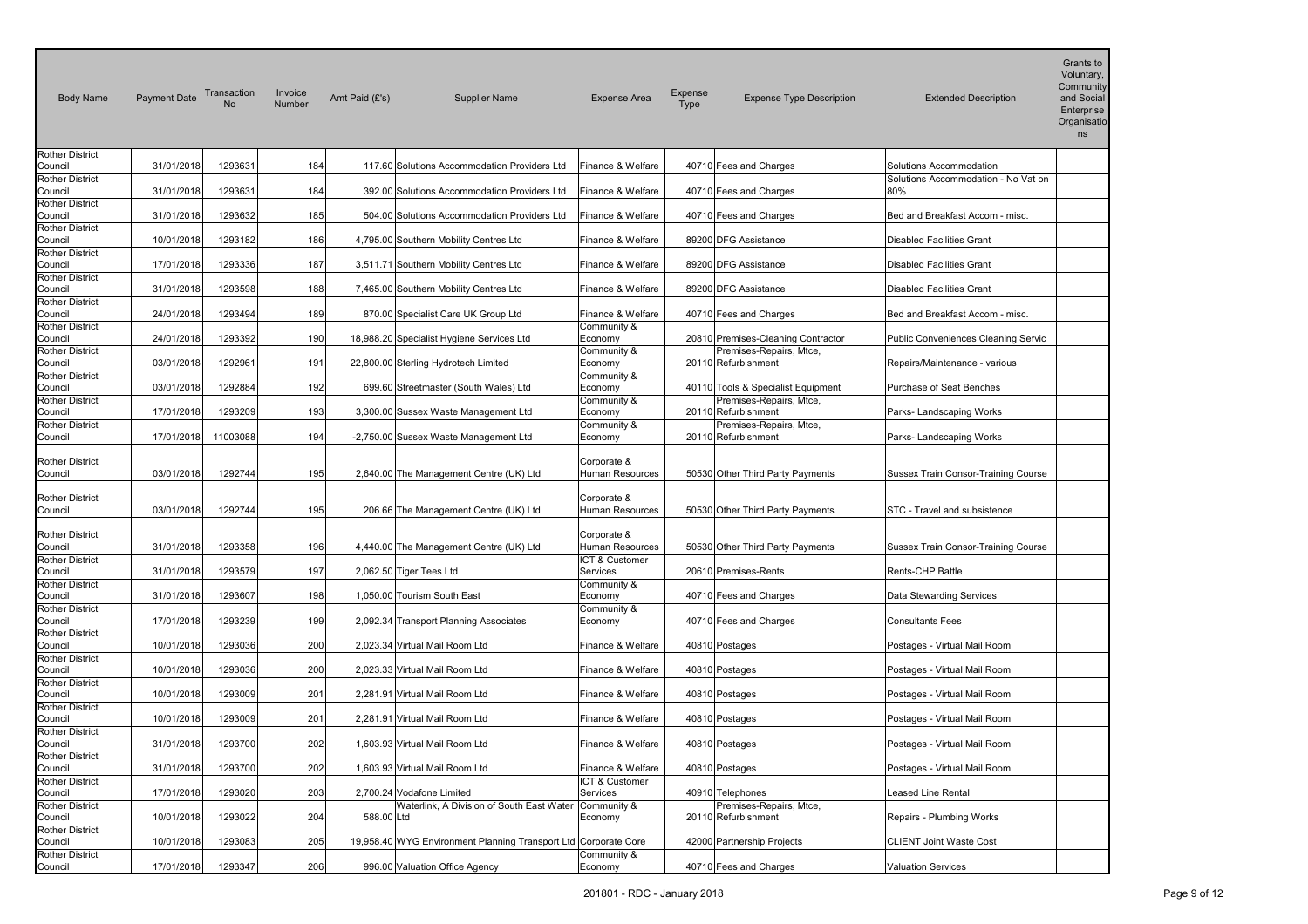| <b>Body Name</b>                  | <b>Payment Date</b> | Transaction<br><b>No</b> | Invoice<br>Number | Amt Paid (£'s)  | <b>Supplier Name</b>                                                                      | <b>Expense Area</b>            | Expense<br><b>Type</b> | <b>Expense Type Description</b>                | <b>Extended Description</b>         | Grants to<br>Voluntary,<br>Community<br>and Social<br>Enterprise<br>Organisatio<br>ns |
|-----------------------------------|---------------------|--------------------------|-------------------|-----------------|-------------------------------------------------------------------------------------------|--------------------------------|------------------------|------------------------------------------------|-------------------------------------|---------------------------------------------------------------------------------------|
| <b>Rother District</b>            |                     |                          |                   |                 |                                                                                           | Strategy &                     |                        |                                                |                                     |                                                                                       |
| Council                           | 24/01/2018          | 1293326                  | 207               |                 | 5,720.40 Valuation Office Agency                                                          | Planning                       |                        | 40710 Fees and Charges                         | <b>Consultants Fees</b>             |                                                                                       |
| <b>Rother District</b><br>Council | 03/01/2018          | 1292922                  | 208               | 1,080.00 Payee) | Geewoods Construction Co Ltd (Account                                                     | Community &<br>Economy         |                        | Premises-Repairs, Mtce,<br>20110 Refurbishment | Car Park Maintenance                |                                                                                       |
| <b>Rother District</b><br>Council | 24/01/2018          | 1293208                  | 209               |                 | 2,855.74 Hailsham Roadway Construction Ltd                                                | Community &<br>Economy         |                        | Premises-Repairs, Mtce,<br>20110 Refurbishment | Parks-Landscaping Works             |                                                                                       |
| <b>Rother District</b><br>Council | 17/01/2018          | 1293197                  | 210               |                 | William G Fuller Co Ltd T/A Fullers<br>1,670.40 Engineering                               | Community &<br>Economy         |                        | Premises-Repairs, Mtce,<br>20110 Refurbishment | Car Park Maintenance                |                                                                                       |
| <b>Rother District</b><br>Council | 31/01/2018          | 1293606                  | 211               |                 | William G Fuller Co Ltd T/A Fullers<br>714.00 Engineering                                 | Community &<br>Economy         |                        | Premises-Repairs, Mtce,<br>20110 Refurbishment | Parks - Playground Repairs          |                                                                                       |
| <b>Rother District</b><br>Council | 17/01/2018          | 1293196                  | 212               |                 | William G Fuller Co Ltd T/A Fullers<br>513.60 Engineering                                 | Community &<br>Economy         |                        | Premises-Repairs, Mtce,<br>20110 Refurbishment | Car Park Maintenance                |                                                                                       |
| <b>Rother District</b>            |                     |                          |                   |                 |                                                                                           | Community &                    |                        |                                                |                                     |                                                                                       |
| Council<br><b>Rother District</b> | 03/01/2018          | 1292924                  | 213               |                 | 12,000.00 Canterbury City Council                                                         | Economy<br>Strategy &          |                        | 86030 Architects & Consultant Fees             | Capital-Architect and Conslt Fees   |                                                                                       |
| Council                           | 17/01/2018          | 1293256                  | 214               |                 | 1,116.00 East Sussex County Council                                                       | Planning                       |                        | 50210 Other L.As                               | Fee Payments to ESCC                |                                                                                       |
| <b>Rother District</b><br>Council | 24/01/2018          | 1293470                  | 215               |                 | 2,300.00 East Sussex County Council                                                       | ICT & Customer<br>Services     |                        | 20610 Premises-Rents                           | Rent - Rye CHP                      |                                                                                       |
| <b>Rother District</b><br>Council | 17/01/2018          | 1293255                  | 216               |                 | 2,663.25 East Sussex County Council                                                       | Strategy &<br>Planning         |                        | 40710 Fees and Charges                         | Plan - Ecological Advice            |                                                                                       |
| <b>Rother District</b><br>Council | 31/01/2018          | 1293471                  | 217               |                 | 6,240.00 East Sussex County Council                                                       | Finance & Welfare              |                        | 40750 Subscriptions to Organisations           | Mem-Sparsity Partnrship Rural Servs |                                                                                       |
| <b>Rother District</b>            |                     |                          |                   |                 |                                                                                           | Community &                    |                        |                                                |                                     |                                                                                       |
| Council<br><b>Rother District</b> | 31/01/2018          | 1293608                  | 218               |                 | 100.00 Hastings Borough Council                                                           | Economy<br>Community &         |                        | 40460 Marketing                                | <b>Marketing Projects</b>           |                                                                                       |
| Council                           | 31/01/2018          | 1293608                  | 218               |                 | 846.00 Hastings Borough Council                                                           | Economy                        |                        | 40460 Marketing                                | <b>Marketing Projects</b>           |                                                                                       |
| <b>Rother District</b><br>Council | 30/01/2018          | 1293366                  | 219               |                 | Laser Energy Buying Group (Kent County Corporate &<br>264.19 Council Commercial Services) | Human Resources                |                        | 20310 Premises-Gas                             | Gas Charges 20% VAT Rate            |                                                                                       |
| <b>Rother District</b><br>Council | 30/01/2018          | 1293366                  | 219               |                 | Laser Energy Buying Group (Kent County<br>277.16 Council Commercial Services)             | Corporate &<br>Human Resources |                        | 20310 Premises-Gas                             | Gas Charges 20% VAT Rate            |                                                                                       |
| <b>Rother District</b><br>Council | 30/01/2018          | 1293366                  | 219               |                 | Laser Energy Buying Group (Kent County<br>48.08 Council Commercial Services)              | Corporate &<br>Human Resources |                        | 20310 Premises-Gas                             | Gas Charges 5% VAT Rate             |                                                                                       |
| <b>Rother District</b><br>Council | 30/01/2018          | 1293367                  | 220               |                 | aser Energy Buying Group (Kent County<br>1,254.98 Council Commercial Services)            | Community &<br>Economy         |                        | 20210 Premises-Electricity                     | Electricity Charges 20% VAT Rate    |                                                                                       |
| Rother District<br>Council        | 30/01/2018          | 1293367                  | 220               |                 | Laser Energy Buying Group (Kent County<br>41.13 Council Commercial Services)              | Community &<br>Economy         |                        | 20210 Premises-Electricity                     | Electricity Charges 5% VAT Rate     |                                                                                       |
| Rother District                   | 30/01/2018          | 1293367                  | 220               |                 | Laser Energy Buying Group (Kent County                                                    | Community &                    |                        |                                                |                                     |                                                                                       |
| Council<br><b>Rother District</b> |                     |                          |                   |                 | 350.86 Council Commercial Services)<br>Laser Energy Buying Group (Kent County             | Economy<br>Community &         |                        | 20210 Premises-Electricity                     | Electricity Charges 5% VAT Rate     |                                                                                       |
| Council<br><b>Rother District</b> | 30/01/2018          | 1293367                  | 220               |                 | 311.55 Council Commercial Services)<br>aser Energy Buying Group (Kent County              | Economy<br>Community &         |                        | 20210 Premises-Electricity                     | Electricity Charges 5% VAT Rate     |                                                                                       |
| Council                           | 30/01/2018          | 1293367                  | 220               |                 | 1,388.59 Council Commercial Services)                                                     | Economy                        |                        | 20210 Premises-Electricity                     | Electricity Charges 20% VAT Rate    |                                                                                       |
| <b>Rother District</b><br>Council | 30/01/2018          | 1293367                  | 220               |                 | Laser Energy Buying Group (Kent County<br>187.41 Council Commercial Services)             | Community &<br>Economy         |                        | 20210 Premises-Electricity                     | Electricity Charges 5% VAT Rate     |                                                                                       |
| <b>Rother District</b><br>Council | 30/01/2018          | 1293367                  | 220               |                 | Laser Energy Buying Group (Kent County<br>42.78 Council Commercial Services)              | Community &<br>Economy         |                        | 20210 Premises-Electricity                     | Electricity Charges 20% VAT Rate    |                                                                                       |
| <b>Rother District</b><br>Council | 30/01/2018          | 1293367                  | 220               |                 | Laser Energy Buying Group (Kent County<br>288.84 Council Commercial Services)             | Community &<br>Economy         |                        | 20210 Premises-Electricity                     | Electricity Charges 5% VAT Rate     |                                                                                       |
| <b>Rother District</b><br>Council | 30/01/2018          | 1293367                  | 220               |                 | Laser Energy Buying Group (Kent County<br>56.46 Council Commercial Services)              | Community &<br>Economy         |                        | 20210 Premises-Electricity                     | Electricity Charges 5% VAT Rate     |                                                                                       |
| <b>Rother District</b><br>Council | 30/01/2018          | 1293367                  | 220               |                 | Laser Energy Buying Group (Kent County<br>396.22 Council Commercial Services)             | Community &<br>Economy         |                        | 20210 Premises-Electricity                     | Electricity Charges 20% VAT Rate    |                                                                                       |
| <b>Rother District</b>            | 30/01/2018          | 1293367                  | 220               |                 | Laser Energy Buying Group (Kent County                                                    | Community &                    |                        | 20210 Premises-Electricity                     |                                     |                                                                                       |
| Council<br><b>Rother District</b> |                     |                          |                   |                 | 3,000.04 Council Commercial Services)<br>Laser Energy Buying Group (Kent County           | Economy<br>Community &         |                        |                                                | Electricity Charges 5% VAT Rate     |                                                                                       |
| Council                           | 30/01/2018          | 1293367                  | 220               |                 | 128.35 Council Commercial Services)                                                       | Economy                        |                        | 20210 Premises-Electricity                     | Electricity Charges 20% VAT Rate    |                                                                                       |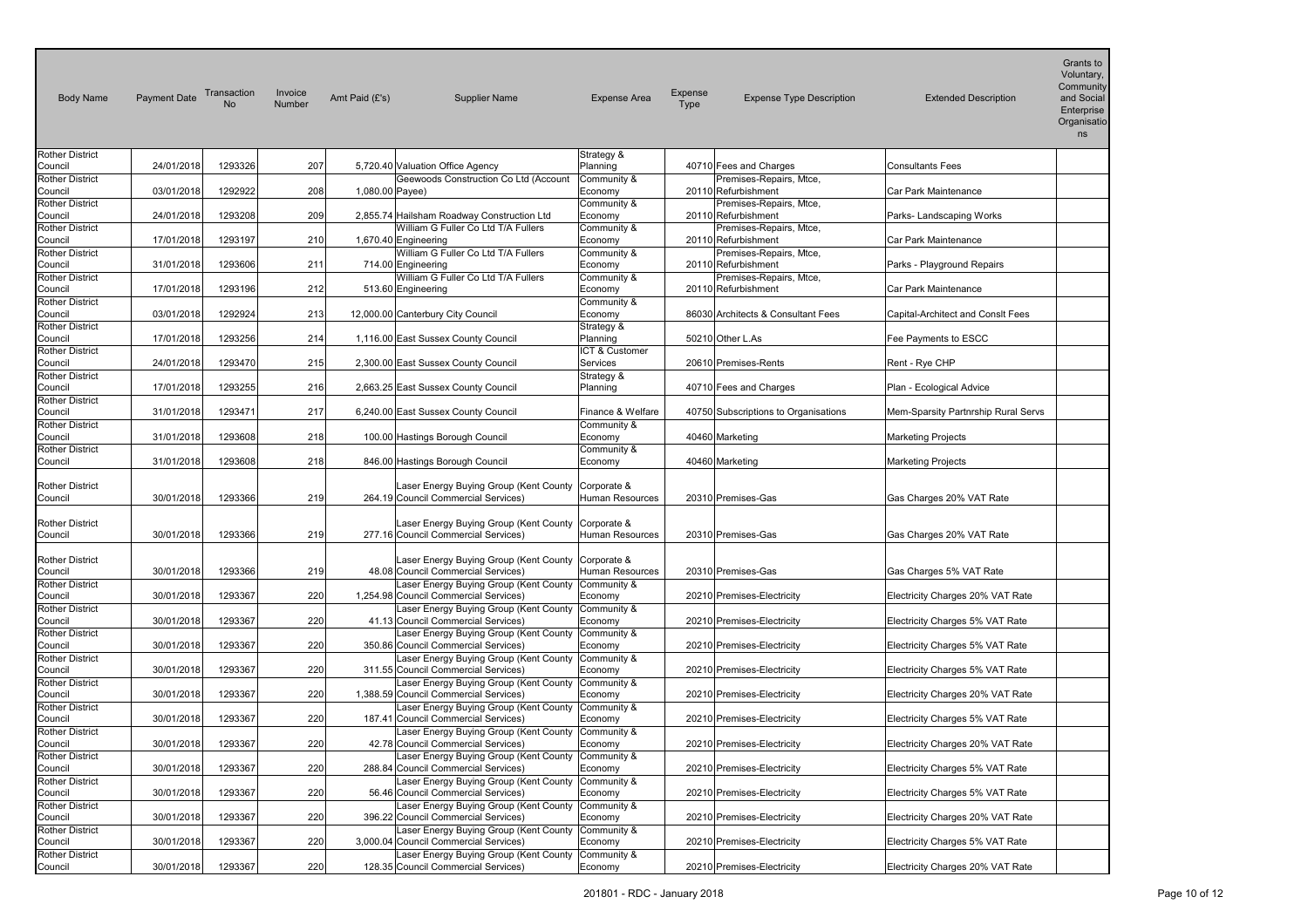| <b>Body Name</b>                                     | Payment Date             | Transaction<br><b>No</b> | Invoice<br>Number | Amt Paid (£'s) | <b>Supplier Name</b>                                                                                                   | <b>Expense Area</b>                           | Expense<br>Type | <b>Expense Type Description</b>                          | <b>Extended Description</b>                                        | Grants to<br>Voluntary,<br>Community<br>and Social<br>Enterprise<br>Organisatio<br>ns |
|------------------------------------------------------|--------------------------|--------------------------|-------------------|----------------|------------------------------------------------------------------------------------------------------------------------|-----------------------------------------------|-----------------|----------------------------------------------------------|--------------------------------------------------------------------|---------------------------------------------------------------------------------------|
| <b>Rother District</b>                               |                          |                          |                   |                | Laser Energy Buying Group (Kent County                                                                                 | Community &                                   |                 |                                                          |                                                                    |                                                                                       |
| Council                                              | 30/01/2018               | 1293367                  | 220               |                | 437.13 Council Commercial Services)                                                                                    | Economy                                       |                 | 20210 Premises-Electricity                               | Electricity Charges 5% VAT Rate                                    |                                                                                       |
| Rother District<br>Council                           | 30/01/2018               | 1293367                  | 220               |                | Laser Energy Buying Group (Kent County<br>96.45 Council Commercial Services)                                           | ICT & Customer<br>Services                    |                 | 20210 Premises-Electricity                               | Electricity Charges 5% VAT Rate                                    |                                                                                       |
| Rother District<br>Council                           | 30/01/2018               | 1293367                  | 220               |                | Laser Energy Buying Group (Kent County<br>3,308.18 Council Commercial Services)                                        | Corporate &<br>Human Resources                |                 | 20210 Premises-Electricity                               | Electricity Charges 20% VAT Rate                                   |                                                                                       |
| <b>Rother District</b><br>Council                    | 30/01/2018               | 1293367                  | 220               |                | Laser Energy Buying Group (Kent County<br>989.78 Council Commercial Services)                                          | Corporate &<br>Human Resources                |                 | 20210 Premises-Electricity                               | Electricity Charges 20% VAT Rate                                   |                                                                                       |
| Rother District<br>Council                           | 30/01/2018               | 1293367                  | 220               |                | Laser Energy Buying Group (Kent County<br>156.13 Council Commercial Services)                                          | Corporate &<br>Human Resources                |                 | 20210 Premises-Electricity                               | Electricity Charges 20% VAT Rate                                   |                                                                                       |
| Rother District<br>Council<br><b>Rother District</b> | 30/01/2018               | 1293367                  | 220               |                | Laser Energy Buying Group (Kent County<br>55.59 Council Commercial Services)<br>Laser Energy Buying Group (Kent County | Corporate &<br>Human Resources<br>Community & |                 | 20210 Premises-Electricity                               | Electricity Charges 5% VAT Rate                                    |                                                                                       |
| Council<br><b>Rother District</b>                    | 30/01/2018               | 1293367                  | 220               |                | 145.67 Council Commercial Services)<br>Laser Energy Buying Group (Kent County Community &                              | Economy                                       |                 | 20210 Premises-Electricity                               | Electricity Charges 5% VAT Rate                                    |                                                                                       |
| Council<br>Rother District<br>Council                | 30/01/2018<br>30/01/2018 | 1293367<br>1293367       | 220<br>220        |                | 25.92 Council Commercial Services)<br>Laser Energy Buying Group (Kent County<br>21.76 Council Commercial Services)     | Economy<br>Community &<br>Economy             |                 | 20210 Premises-Electricity<br>20210 Premises-Electricity | Electricity Charges 5% VAT Rate<br>Electricity Charges 5% VAT Rate |                                                                                       |
| Rother District<br>Council                           | 30/01/2018               | 1293367                  | 220               |                | Laser Energy Buying Group (Kent County<br>68.10 Council Commercial Services)                                           | Community &<br>Economy                        |                 | 20210 Premises-Electricity                               | Electricity Charges 5% VAT Rate                                    |                                                                                       |
| <b>Rother District</b><br>Council                    | 30/01/2018               | 1293367                  | 220               |                | Laser Energy Buying Group (Kent County<br>3,841.39 Council Commercial Services)                                        | Community &<br>Economy                        |                 | 20210 Premises-Electricity                               | Electricity Charges 20% VAT Rate                                   |                                                                                       |
| <b>Rother District</b><br>Council<br>Rother District | 30/01/2018               | 1293367                  | 220               |                | Laser Energy Buying Group (Kent County<br>79.59 Council Commercial Services)<br>Laser Energy Buying Group (Kent County | Community &<br>Economy<br>Community &         |                 | 20210 Premises-Electricity                               | Electricity Charges 5% VAT Rate                                    |                                                                                       |
| Council<br><b>Rother District</b>                    | 30/01/2018               | 1293362                  | 221               |                | 599.08 Council Commercial Services)<br>Laser Energy Buying Group (Kent County                                          | Economy<br>Community &                        |                 | 20210 Premises-Electricity                               | Electricity Charges 20% VAT Rate                                   |                                                                                       |
| Council<br>Rother District                           | 30/01/2018               | 1293362                  | 221               |                | -19.17 Council Commercial Services)<br>Laser Energy Buying Group (Kent County                                          | Economy<br>Community &                        |                 | 20210 Premises-Electricity                               | Electricity Charges 5% VAT Rate                                    |                                                                                       |
| Council<br>Rother District                           | 30/01/2018               | 1293362                  | 221               |                | 20.42 Council Commercial Services)<br>Laser Energy Buying Group (Kent County                                           | Economy<br>Community &                        |                 | 20210 Premises-Electricity                               | Electricity Charges 20% VAT Rate                                   |                                                                                       |
| Council<br><b>Rother District</b>                    | 30/01/2018               | 1293362                  | 221               |                | 421.45 Council Commercial Services)                                                                                    | Economy                                       |                 | 20210 Premises-Electricity                               | Electricity Charges 20% VAT Rate                                   |                                                                                       |
| Council<br><b>Rother District</b>                    | 30/01/2018               | 1293362                  | 221               |                | Laser Energy Buying Group (Kent County<br>7.63 Council Commercial Services)<br>Laser Energy Buying Group (Kent County  | Community &<br>Economy<br>Community &         |                 | 20210 Premises-Electricity                               | Electricity Charges 5% VAT Rate                                    |                                                                                       |
| Council                                              | 30/01/2018               | 1293362                  | 221               |                | 61.27 Council Commercial Services)                                                                                     | Economy                                       |                 | 20210 Premises-Electricity                               | Electricity Charges 20% VAT Rate                                   |                                                                                       |
| Rother District<br>Council                           | 30/01/2018               | 1293362                  | 221               |                | Laser Energy Buying Group (Kent County<br>3,682.27 Council Commercial Services)                                        | Corporate &<br>Human Resources                |                 | 20210 Premises-Electricity                               | Electricity Charges 20% VAT Rate                                   |                                                                                       |
| <b>Rother District</b><br>Council                    | 30/01/2018               | 1293362                  | 221               |                | Laser Energy Buying Group (Kent County<br>1,112.53 Council Commercial Services)                                        | Corporate &<br>Human Resources                |                 | 20210 Premises-Electricity                               | Electricity Charges 20% VAT Rate                                   |                                                                                       |
| <b>Rother District</b><br>Council                    | 30/01/2018               | 1293362                  | 221               |                | Laser Energy Buying Group (Kent County<br>-43.73 Council Commercial Services)                                          | Community &<br>Economy                        |                 | 20210 Premises-Electricity                               | Electricity Charges 5% VAT Rate                                    |                                                                                       |
| Rother District<br>Council                           | 30/01/2018               | 1293362                  | 221               |                | Laser Energy Buying Group (Kent County<br>550.58 Council Commercial Services)                                          | Community &<br>Economy                        |                 | 20210 Premises-Electricity                               | Electricity Charges 20% VAT Rate                                   |                                                                                       |
| Rother District<br>Council                           | 30/01/2018               | 1293362                  | 221               |                | Laser Energy Buying Group (Kent County<br>837.77 Council Commercial Services)                                          | Community &<br>Economy                        |                 | 20210 Premises-Electricity                               | Electricity Charges 20% VAT Rate                                   |                                                                                       |
| Rother District<br>Council                           | 30/01/2018               | 1293363                  | 222               |                | Laser Energy Buying Group (Kent County<br>232.88 Council Commercial Services)                                          | Corporate &<br>Human Resources                |                 | 20310 Premises-Gas                                       | Gas Charges 5% VAT Rate                                            |                                                                                       |
| <b>Rother District</b><br>Council                    | 30/01/2018               | 1293363                  | 222               |                | Laser Energy Buying Group (Kent County Corporate &<br>292.67 Council Commercial Services)                              | Human Resources                               |                 | 20310 Premises-Gas                                       | Gas Charges 20% VAT Rate                                           |                                                                                       |